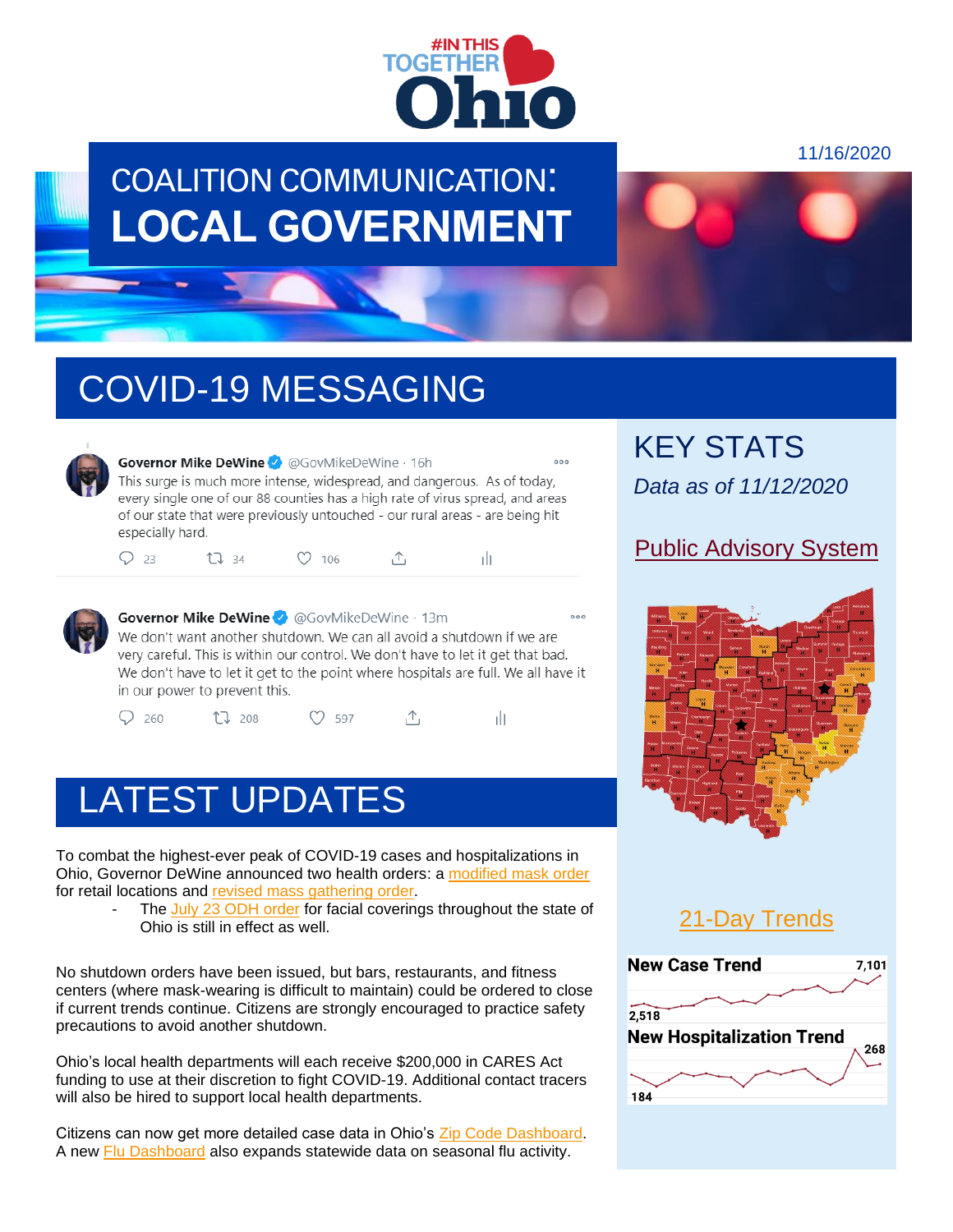

# SUGGESTED SOCIAL MEDIA POSTS

Ohio is seeing its biggest surge of #COVID19 cases yet. This may cause another mandatory closure to our bars, restaurants, & fitness centers. We need everyone in [community] to step up and stop the spread! Do it for our businesses! 圖 #MasksOnOhio #InThisTogetherOhio **(Add map image found [here.](https://twitter.com/GovMikeDeWine/status/1326966759946153984?s=20))**

The increase in #COVID19 cases in Ohio is directly related to dangerous community spread, not increased testing. This chart shows that while testing has gone up 38% in the past month, positive cases have gone up 266%. It's up to all of us to #SlowTheSpread. Please #StaySafeOhio. **(Add image found [here\)](https://twitter.com/GovMikeDeWine/status/1326966239768563715?s=20)**

*C* Attention [community] businesses: The @OHDeptofHealth now requires you to post a sign at your entrances alerting customers to Ohio's mask mandate. Here are two ready-made posters you can print:<https://bit.ly/2UnB2xf> and<https://bit.ly/38AjiH4>**(Add image found [here\)](https://twitter.com/GovMikeDeWine/status/1326948594625208321?s=20)**

# TALKING POINTS FOR YOU

The entire state of Ohio is at a high incidence for coronavirus spread. Ohio's rural areas are being hit especially hard.

At the end of September, Ohio averaged 1,000 new cases a day. On Nov. 12, Ohio reported more than 7,000 new cases in 24 hours.

Ohio's hospitals currently report an adequate level of bed space, PPE, and ventilators, however, there are concerns of low staffing as more and more healthcare workers are impacted by community spread. Hospitals report that this could affect their ability to care for patients in as soon as two weeks, requiring less urgent care to be postponed.

A vaccine may be available as soon as next month, but members of our community must pull together until then. Everyone should recommit themselves to practice basic safety measures: washing hands, wearing masks, social distancing, and avoiding gatherings.

In words that are often attributed to Winston Churchill during WWII, "When you are going through hell, keep going!" We need everyone to keep going – don't stop taking safety precautions! What you do in your private lives impacts everyone.

**Please use these talking points and social media posts to help amplify the message about the importance of slowing the spread of COVID-19. High spread impacts the health of your employees and the public. Encouraging safe practices will help slow the spread in your community.**

### RESOURCES

#### **HASHTAGS TO USE**

#InThisTogetherOhio #MasksOnOhio #StaySafeOhio #ResponsibleRestartOhio



**[Posters/Signs](https://coronavirus.ohio.gov/wps/portal/gov/covid-19/responsible-restart-ohio/Posters-and-Signs/Posters-and-Signs)**



**[Data](https://coronavirus.ohio.gov/wps/portal/gov/covid-19/dashboards)  [Dashboards](https://coronavirus.ohio.gov/wps/portal/gov/covid-19/dashboards)**



**[Text of](https://bit.ly/3kojag0)  [Governor's](https://bit.ly/3kojag0)  [Statewide](https://bit.ly/3kojag0)  [Address](https://bit.ly/3kojag0)**



**[Flu Shot Vaccine](https://vaccinefinder.org/)  [Finder](https://vaccinefinder.org/)**